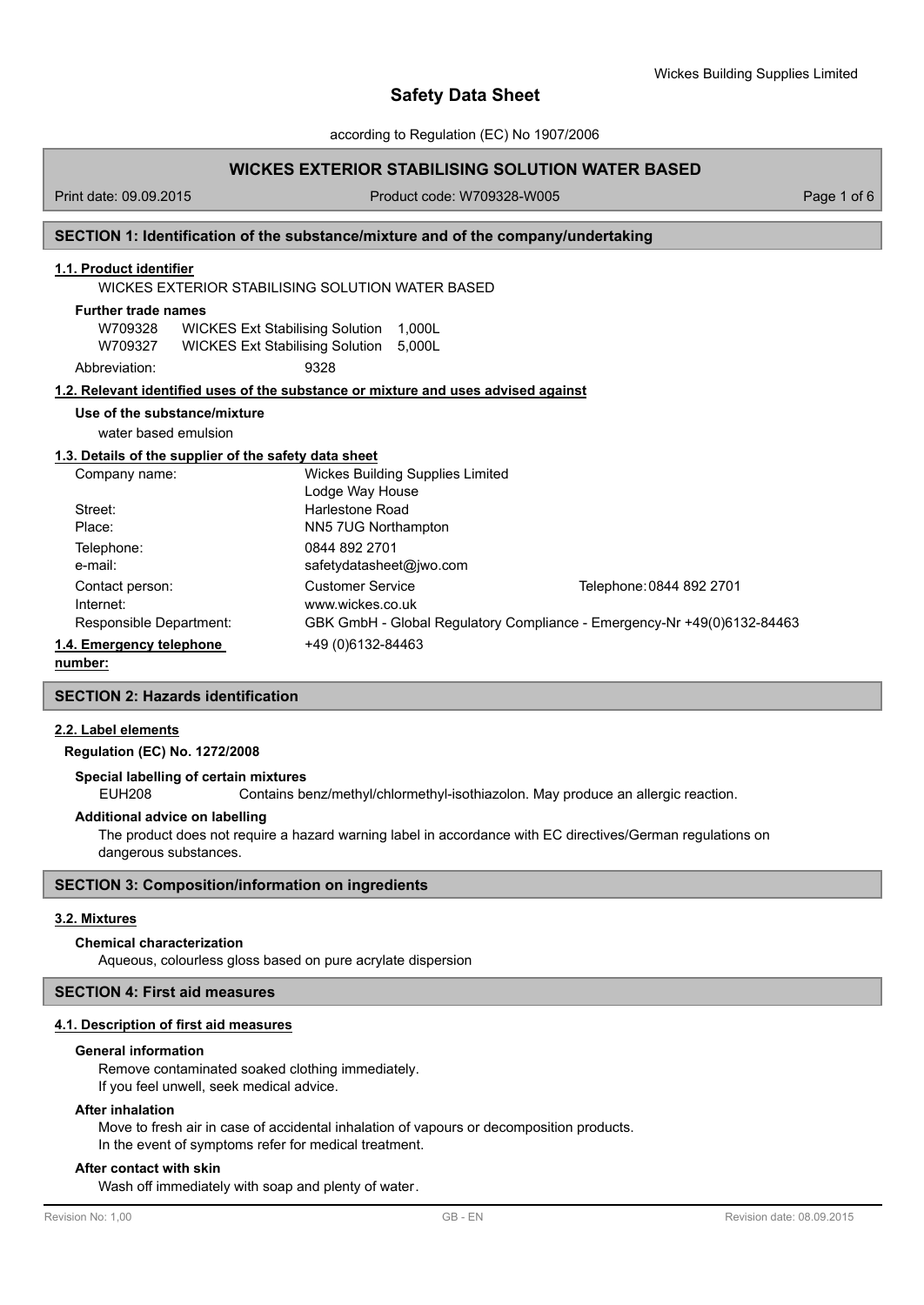#### according to Regulation (EC) No 1907/2006

# **WICKES EXTERIOR STABILISING SOLUTION WATER BASED**

Print date: 09.09.2015 Product code: W709328-W005 Product code: W709328-W005

Consult a doctor if skin irritation persists.

## **After contact with eyes**

Rinse thoroughly with plenty of water, also under the eyelids. If eye irritation persists, consult a specialist.

#### **After ingestion**

Immediately give plenty of water (if possible charcoal slurry). If you feel unwell, seek medical advice.

### **SECTION 5: Firefighting measures**

#### **5.1. Extinguishing media**

## **Suitable extinguishing media**

Product itself does not burn. Fire-extinguishing activities according to surrounding.

#### **5.2. Special hazards arising from the substance or mixture**

Carbon monoxide and carbon dioxide. Nitrogen gases (NOx)

# **5.3. Advice for firefighters**

Use breathing apparatus with independent air supply.

#### **Additional information**

Cool containers at risk with water spray jet.

#### **SECTION 6: Accidental release measures**

#### **6.1. Personal precautions, protective equipment and emergency procedures**

In case of vapour formation use respirator. Avoid contact with skin, eyes and clothing. Ensure adequate ventilation.

#### **6.2. Environmental precautions**

Do not discharge into the drains or bodies of water.

#### **6.3. Methods and material for containment and cleaning up**

Soak up with inert absorbent material (e.g. sand, silica gel, acid binder, universal binder). Shovel into suitable container for disposal.

# **SECTION 7: Handling and storage**

## **7.1. Precautions for safe handling**

#### **Advice on safe handling**

Keep container tightly closed. Avoid contact with the skin and the eyes. Use only in thoroughly ventilated areas.

### **Advice on protection against fire and explosion**

No special protective measures against fire required.

### **7.2. Conditions for safe storage, including any incompatibilities**

#### **Requirements for storage rooms and vessels**

Keep container tightly closed in a dry, cool and well-ventilated place.

#### **Further information on storage conditions**

Keep away from food, drink and animal feeding stuffs.

# **SECTION 8: Exposure controls/personal protection**

### **8.1. Control parameters**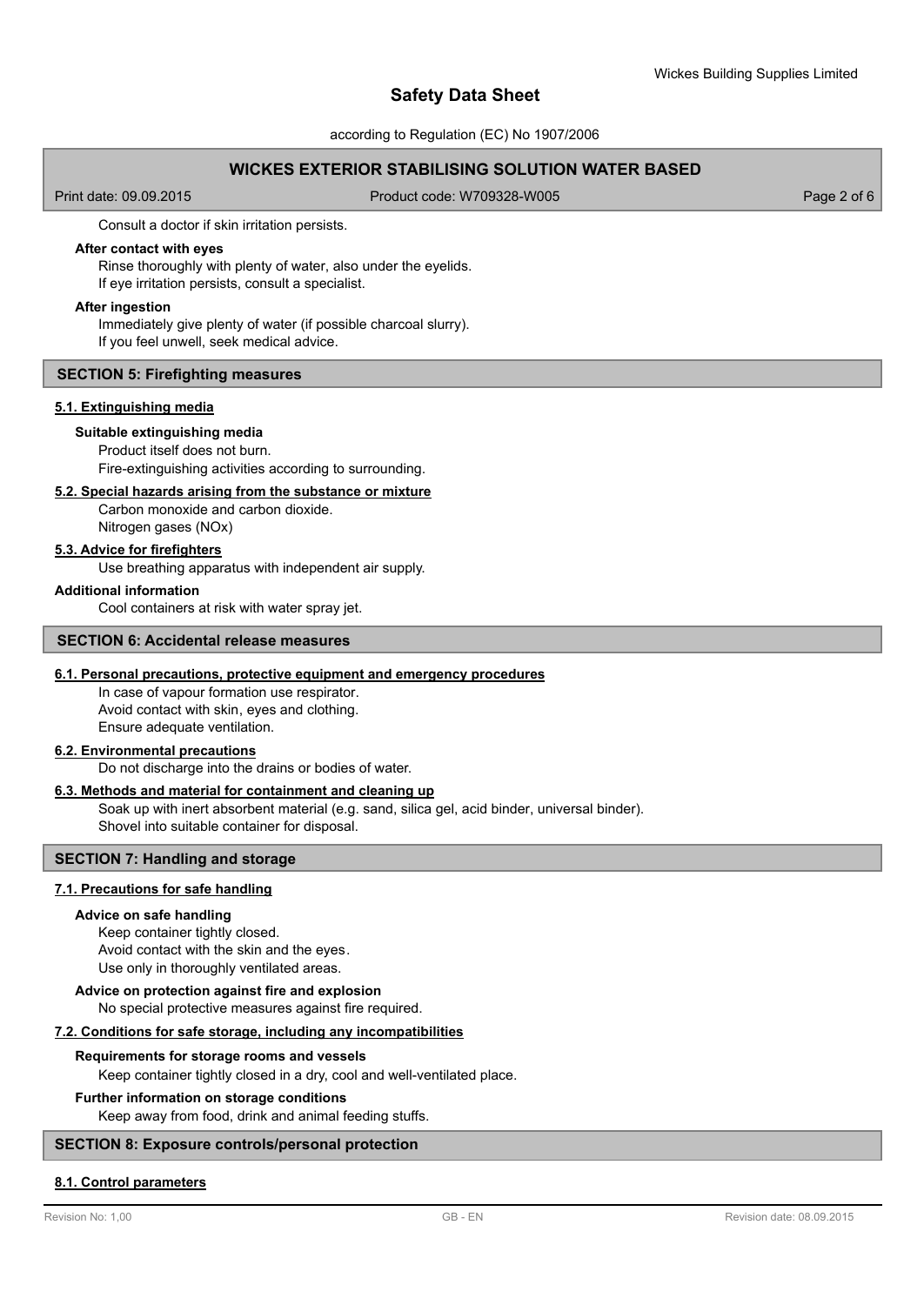according to Regulation (EC) No 1907/2006

# **WICKES EXTERIOR STABILISING SOLUTION WATER BASED**

Print date: 09.09.2015 Product code: W709328-W005 Product code: W709328-W005

## **8.2. Exposure controls**

# **Appropriate engineering controls**

Ensure adequate ventilation, especially in confined areas.

# **Protective and hygiene measures**

Avoid contact with eyes and skin.

Wash hands before breaks and immediately after handling the product.

When using, do not eat, drink or smoke.

Take off immediately all contaminated clothing.

### **Eye/face protection**

Safety goggles with side protection.

#### **Hand protection**

Glove material specification [make/type, thickness, permeation time/life, wetting resistance]: Butyl latex, 0,7 mm, 480 min., 60 min., i.e. protective glove made by www.kcl.de. This recommendation refers exclusively to the chemical compatibility and the lab test conforming to EN 374 carried out under lab conditions. Requirements can vary as a function of the use. Therefore it is necessary to adhere additionally to the recommendations given by the manufacturer of protective gloves.

#### **Respiratory protection**

No personal respiratory protective equipment normally required.

# **SECTION 9: Physical and chemical properties**

# **9.1. Information on basic physical and chemical properties**

| Physical state:         | Liquid - viscous |     |
|-------------------------|------------------|-----|
| Colour:                 | Various / white  |     |
| Odour:                  | Characteristic   |     |
| pH-Value (at 20 $°C$ ): |                  | 7-8 |

# **Test method**

| Changes in the physical state            |                                                     |
|------------------------------------------|-----------------------------------------------------|
| Melting point:                           | $(n.a. = not applicable; n.d. = not$<br>determined) |
| Initial boiling point and boiling range: | 100 °C                                              |
| Sublimation point:                       | $(n.a. = not applicable; n.d. = not$<br>determined) |
| Softening point:                         | $(n.a. = not applicable; n.d. = not$<br>determined) |
| Pour point:                              | $(n.a. = not applicable; n.d. = not$<br>determined) |
| Flash point:                             | nicht anwenbar                                      |
| <b>Flammability</b>                      |                                                     |
| Solid:                                   | $(n.a. = not applicable; n.d. = not determined)$    |
| Gas:                                     | $(n.a. = not applicable; n.d. = not determined)$    |
| Lower explosion limits:                  | $(n.a. = not applicable; n.d. = not$<br>determined) |
| Upper explosion limits:                  | $(n.a. = not applicable; n.d. = not$<br>determined) |
| Ignition temperature:                    | $(n.a. = not applicable; n.d. = not$<br>determined) |
| <b>Auto-ignition temperature</b>         |                                                     |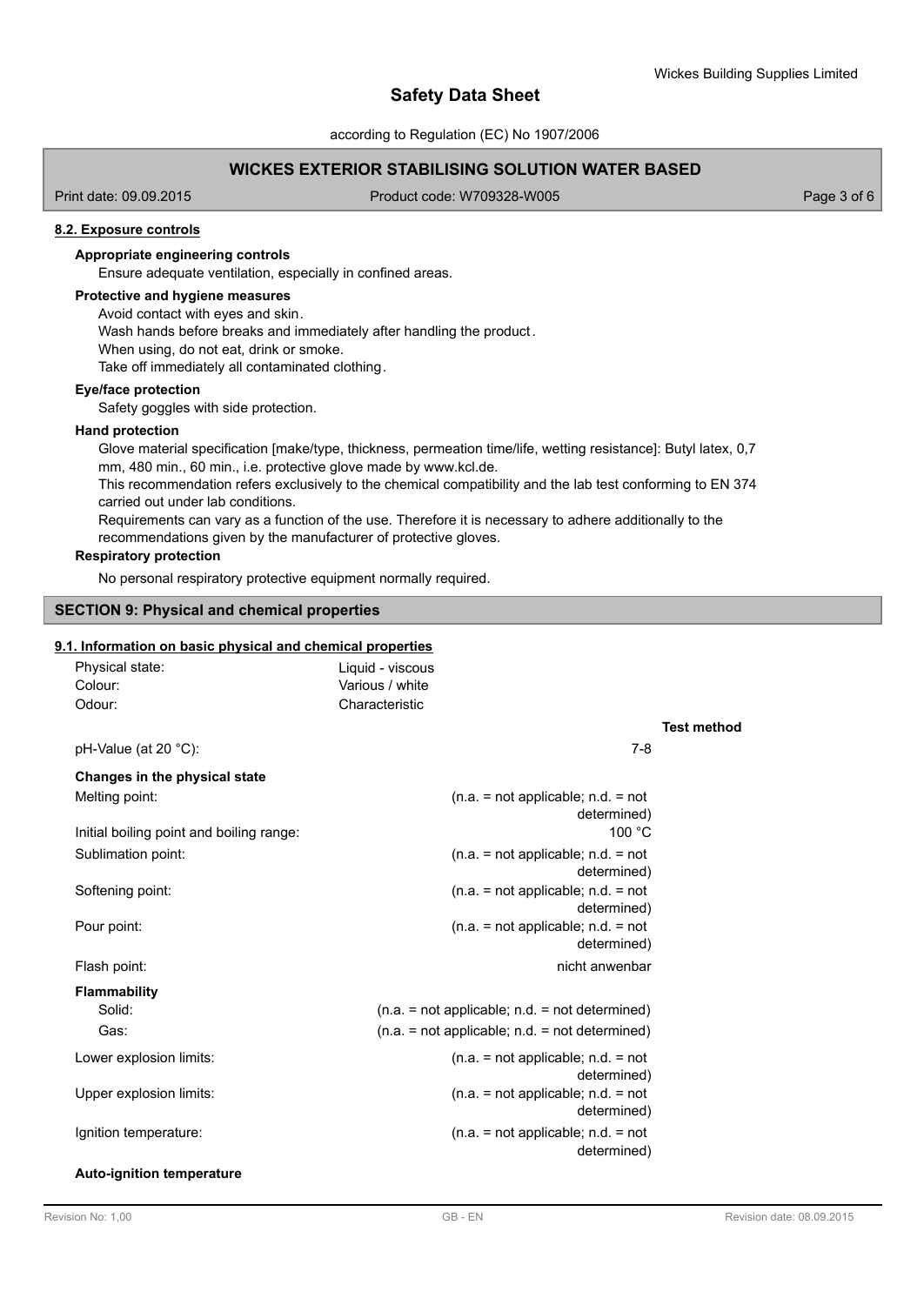#### according to Regulation (EC) No 1907/2006

| <b>WICKES EXTERIOR STABILISING SOLUTION WATER BASED</b> |                                                     |             |  |  |
|---------------------------------------------------------|-----------------------------------------------------|-------------|--|--|
| Print date: 09.09.2015                                  | Product code: W709328-W005                          | Page 4 of 6 |  |  |
| Solid:                                                  | $(n.a. = not applicable; n.d. = not$<br>determined) |             |  |  |
| Gas:                                                    | $(n.a. = not applicable; n.d. = not$<br>determined) |             |  |  |
| Decomposition temperature:                              | $(n.a. = not applicable; n.d. = not$<br>determined) |             |  |  |
| Vapour pressure:<br>(at 20 $^{\circ}$ C)                | ca. 23 hPa                                          |             |  |  |
| Vapour pressure:                                        | $(n.a. = not applicable; n.d. = not$<br>determined) |             |  |  |
| Density (at 20 °C):                                     | $0,98-1,01$ g/cm <sup>3</sup>                       |             |  |  |
| Bulk density:                                           | $(n.a. = not applicable; n.d. = not$<br>determined) |             |  |  |
| Water solubility:<br>(at 20 $^{\circ}$ C)               | Completely miscible                                 |             |  |  |
| Viscosity / dynamic:                                    | $(n.a. = not applicable; n.d. = not$<br>determined) |             |  |  |
| Viscosity / kinematic:                                  | $(n.a. = not applicable; n.d. = not$<br>determined) |             |  |  |
| Flow time:<br>(at 20 $°C$ )                             | 100 <sub>s</sub>                                    |             |  |  |
| Vapour density:                                         | $(n.a. = not applicable; n.d. = not$<br>determined) |             |  |  |
| Evaporation rate:                                       | $(n.a. = not applicable; n.d. = not$<br>determined) |             |  |  |
| Solvent separation test:                                | $(n.a. = not applicable; n.d. = not$<br>determined) |             |  |  |
| Solvent content:                                        | $(n.a. = not applicable; n.d. = not$<br>determined) |             |  |  |

# **9.2. Other information**

# **SECTION 10: Stability and reactivity**

### **10.4. Conditions to avoid**

To avoid thermal decomposition, do not overheat.

# **10.6. Hazardous decomposition products**

Nitrous gases

Carbon monoxide and carbon dioxide.

# **Further information**

No decomposition if stored and applied as directed.

# **SECTION 11: Toxicological information**

### **11.1. Information on toxicological effects**

#### **Toxicocinetics, metabolism and distribution**

(n.a. = not applicable; n.d. = not determined)

### **Acute toxicity**

Based on available data, the classification criteria are not met.

## **Irritation and corrosivity**

Based on available data, the classification criteria are not met.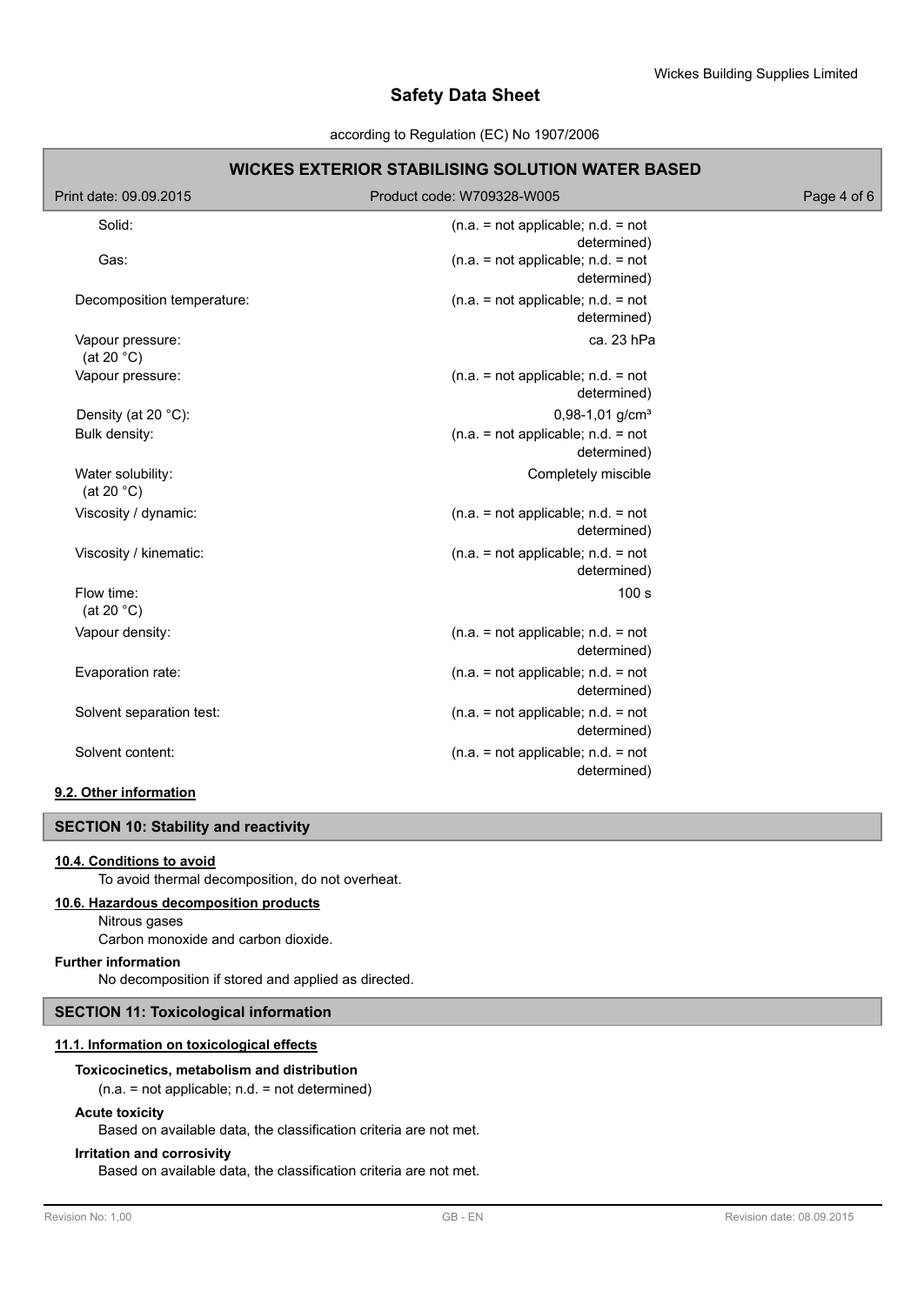according to Regulation (EC) No 1907/2006

# **WICKES EXTERIOR STABILISING SOLUTION WATER BASED**

Print date: 09.09.2015 Product code: W709328-W005 Product code: W709328-W005

#### **Sensitising effects**

Based on available data, the classification criteria are not met.

#### **STOT-single exposure**

Based on available data, the classification criteria are not met.

#### **Severe effects after repeated or prolonged exposure**

Based on available data, the classification criteria are not met.

#### **Carcinogenic/mutagenic/toxic effects for reproduction**

Based on available data, the classification criteria are not met.

#### **Aspiration hazard**

Based on available data, the classification criteria are not met.

# **Practical experience**

#### **Observations relevant to classification**

If appropriately handled and if in accordance with the general hygienic rules, no damages to health have become known.

# **SECTION 12: Ecological information**

#### **12.1. Toxicity**

#### $(n.a. = not applicable; n.d. = not determined)$

**12.2. Persistence and degradability**

 $(n.a. = not applicable; n.d. = not determined)$ 

#### **12.3. Bioaccumulative potential**

 $(n.a. = not applicable; n.d. = not determined)$ 

#### **12.4. Mobility in soil**

 $(n.a. = not applicable; n.d. = not determined)$ 

#### **12.5. Results of PBT and vPvB assessment**

(n.a. = not applicable; n.d. = not determined)

# **12.6. Other adverse effects**

 $(n.a. = not applicable; n.d. = not determined)$ 

#### **Further information**

Ecological injuries are not known or expected under normal use. Do not flush into surface water or sanitary sewer system. Low hazard to waters.

### **SECTION 13: Disposal considerations**

#### **13.1. Waste treatment methods**

#### **Advice on disposal**

Where possible recycling is preferred to disposal. Can be incinerated, when in compliance with local regulations. Old paints, uncured

#### **Waste disposal number of used product**

WASTES FROM THE MANUFACTURE, FORMULATION, SUPPLY AND USE (MFSU) OF COATINGS (PAINTS, VARNISHES AND VITREOUS ENAMELS), ADHESIVES, SEALANTS AND PRINTING INKS; wastes from MFSU and removal of paint and varnish; aqueous suspensions containing paint or varnish other than those mentioned in 08 01 19 080120

#### **Contaminated packaging**

Empty containers should be taken for local recycling, recovery or waste disposal.

#### **SECTION 14: Transport information**